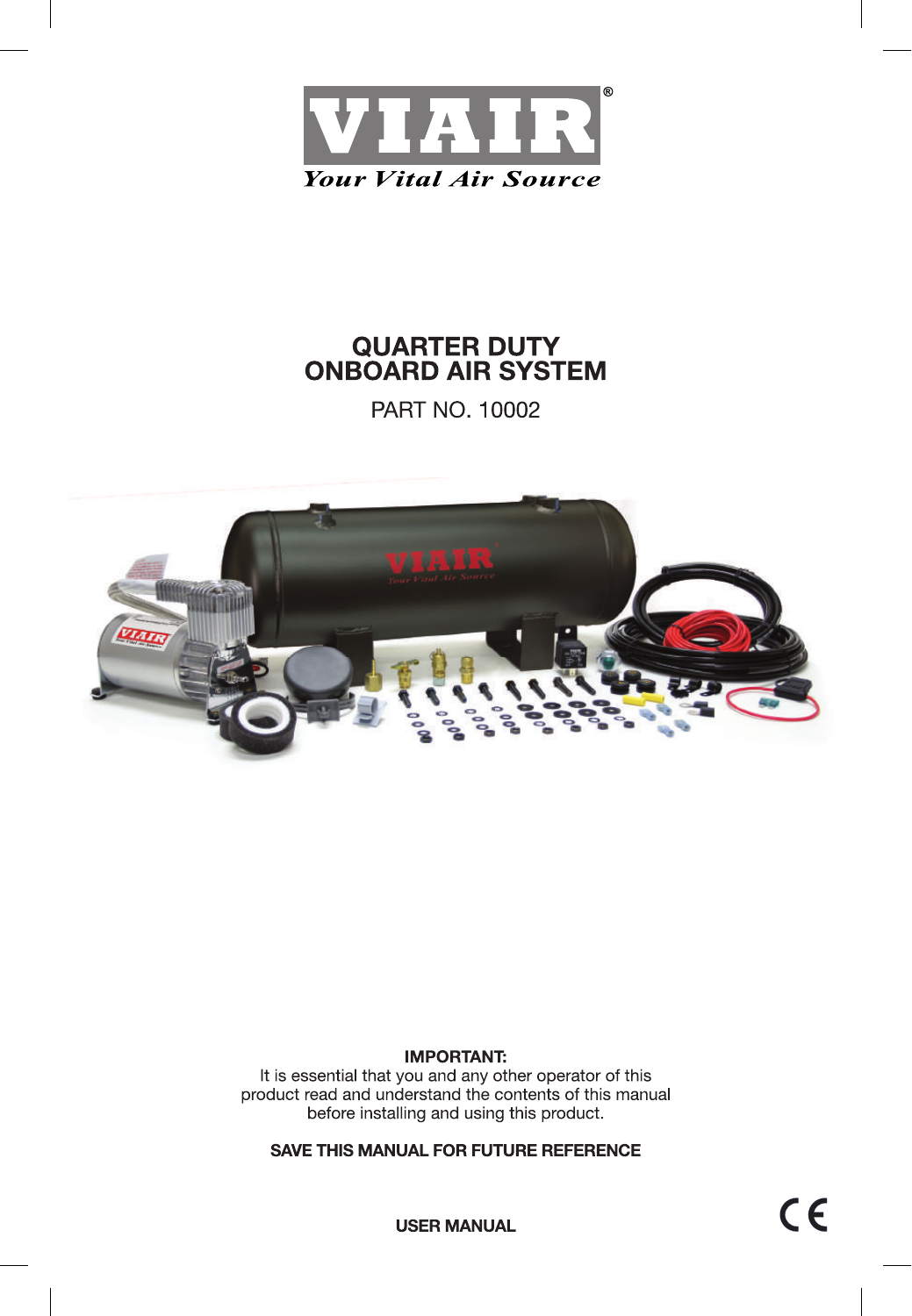Thank you for purchasing this complete, self-contained onboard air system. Contained in one package, you'll find everything you'll need to install a high performance, onboard air source for your vehicle. Please follow these instructions to install your new system.

#### **OBA Components:**

- 1 2.0 Gallon, 5-port VIAIR Air Tank
- 1 275C model VIAIR compressor with leader hose and check valve

*(Check to make sure that you have six labeled packages in your kit. Each package contains the parts needed for specific areas of installation, and may contain smaller bags within each package for specific uses.)*

# **PARTS PACKAGES**

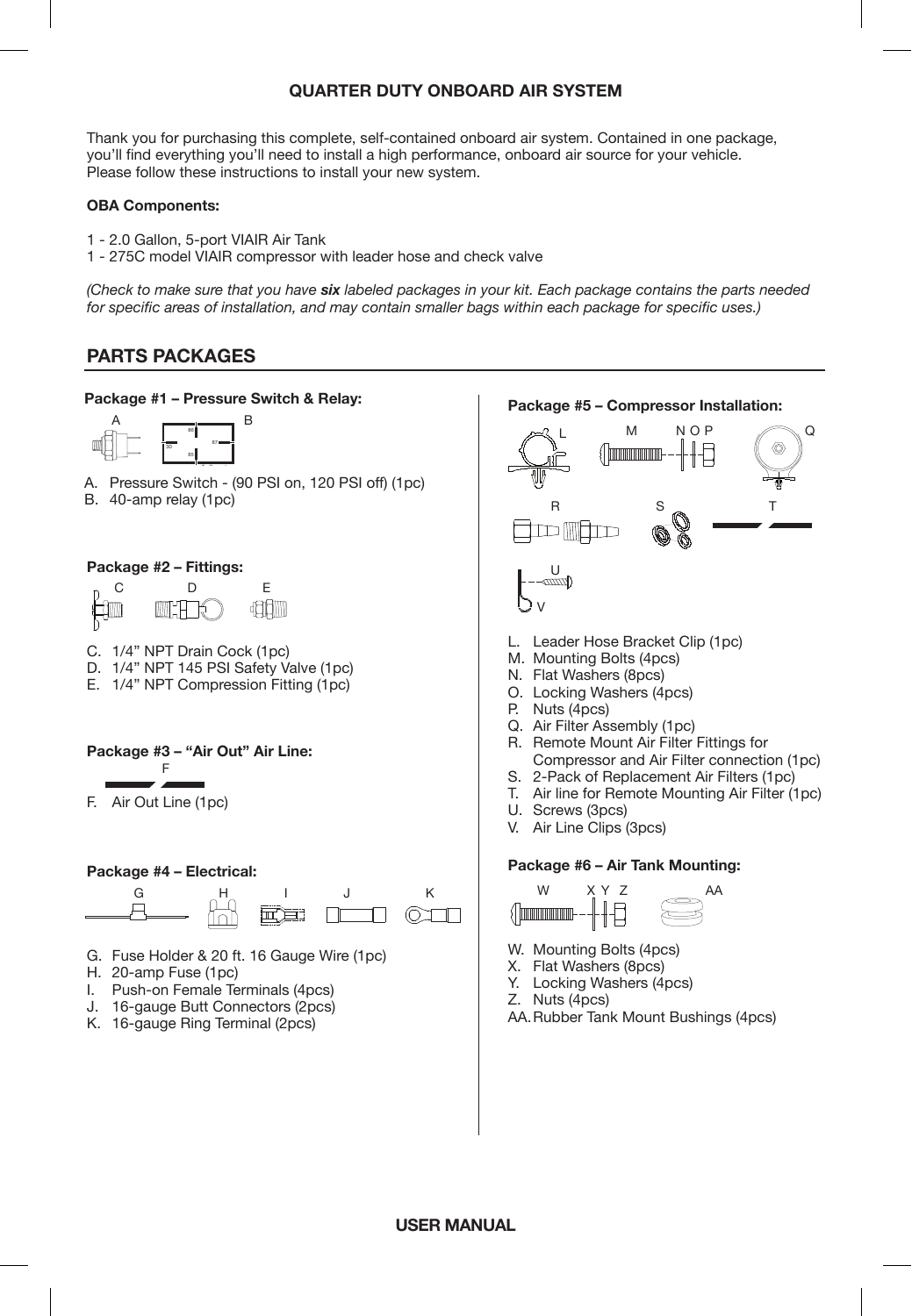## **2.0 GALLON AIR TANK & PLUMBING**

Your 2.0 gallon air tank comes with five 1/4" NPT port openings to allow installation in many configurations on your vehicle. To ensure safe and trouble-free use of your air tank, we strongly recommend that you install the supplied drain cock and a safety pressure relief valve. *(See Figure 1)*



#### **Tank Fittings:**

Install the supplied compression fittings and/or quick connect fitting for the air tank in areas where they are most appropriate for your installation using thread sealant. Make sure that the safety valve is installed in the top most position on the tank, and that the drain cock is installed in the lowest position on the tank if the tank is to be installed in any other position than upright on the tank's mounting legs. Be sure that all fittings are accessible later in the installation process since you will have to plumb air lines to each fitting as needed to utilize the air tank.

#### **IMPORTANT:**

- Tank is rated to 150 PSI maximum working pressure, however the kit is originally packaged with a 120 PSI pressure switch.
- Tank is  $NOT$  to be used as a breathing device.
- Bleed pressure from tank before servicing or adding attachments.
- Use only attachments or tools rated for 120 PSI working pressure or less.

#### **CAUTION! DO NOT PRESSURIZE YOUR TANK UNTIL YOU HAVE INSTALLED ALL NECESSARY PORT FITTINGS AND ACCESSORIES.**

- Apply sealant to threads of fittings prior to assembly and tighten each part with a wrench.
- Do not over tighten if your port fittings are made from brass, since brass threads can be stripped.
- Always release air from tank before servicing.

#### **WARNING: FAILURE TO DRAIN TANK AND REMOVE CONDENSATION WILL CAUSE TANK TO RUST PREMATURELY.**

- To remove accumulated condensation inside the tank, bleed pressure from tank until pressure is
- approximately 5-20 PSI using drain cock
- If drain cock valve is plugged, release all air pressure from tank, remove drain valve and clean, then reinstall.

**IMPORTANT**: Please observe air tank's Date of Manufacture (stamped on tank leg). Replace air tank 2 to 5 years from date air tank was first used, or use the date of manufacture as reference. Adhering to air tank draining guidelines will prolong the life of your air tank.

#### **PLEASE NOTE: RUSTED TANKS CAN FAIL CAUSING EXPLOSIONS OR FATAL INJURIES.**

Discard tank immediately if tank is rusted.

**USER MANUAL SAFETY VALVE:** When using a safety pressure relief valve, point the safety pressure relief valve away from your body when releasing air. Use the pull ring on the safety relief valve to vent pressure from the tank before servicing.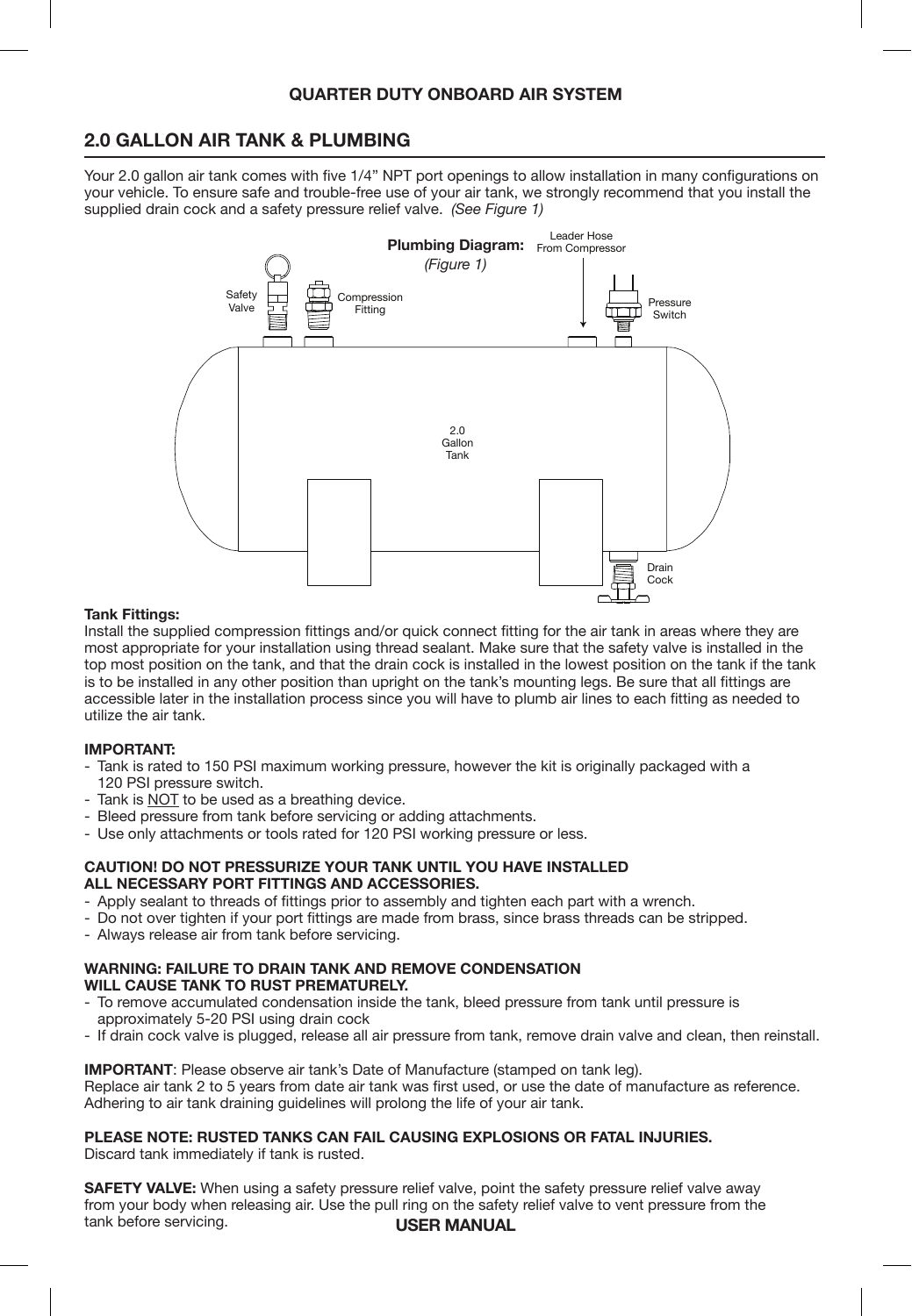# **275C AIR COMPRESSOR INSTALLATION**

Your Onboard Air System comes complete with a 275C, 25% duty cycle compressor. Please follow the installation instructions that follow to enjoy the best use of your onboard air system.

### **CAUTION - To reduce risk of electrical shock or electrocution:**

- Do not disassemble the compressor. Do not attempt repairs or modifications. Refer to qualified service agencies for all service and repairs.
- Do not use this product in an area where it can fall or be pulled into water or liquids.
- Do not reach for this product if it has fallen into liquid.
- Use this compressor with 12-volt DC systems only.
- This product should never be left unattended during use.

#### **Guidelines for Selecting Mounting Location:**

The selection of proper mounting location for your air compressor will help ensure a long and trouble free compressor service life. Please pay close attention to the following:

- Select a FLAT, UPRIGHT & SECURE LOCATION where the compressor can be mounted.
- To maximize air compressor performance, locate compressor as CLOSE TO THE BATTERY
- as possible so that length of positive lead wire required is at a minimum.
- Choose mounting location that is as cool as possible and away from heat sources.
- This compressor is moisture & dust resistant, but NOT WATERPROOF or DUSTPROOF. Do not mount compressor in locations where the unit is likely to come in contact with water or excessive dirt.
- For compressor with remote filter mounting, select compressor's mounting location where air line can be routed from compressor air inlet to remote inlet air filter. Make sure that the remote inlet air filter is located in a dry location, away from water.
- You will also want to select a compressor mounting location where the leader hose bracket can be mounted to secure the 2 ft. leader hose.
- If it is necessary to mount the air compressor further from the battery, such as inside your vehicle or in the bed of your pickup, use a minimum 8 AWG positive lead wire for remote installation.
- Do not mount compressor near areas where flammable liquids are stored.
- Use thread sealant for proper fitting installation. Thread tape is not recommended. Properly sealed, recommended torque for 1/4" and 3/8" is 12~15 ft. lbs. Recommended torque for 1/8" is 10~11 ft. lbs.

## **275C Compressor Wiring:** *(See Figure 3 on back of manual)*

- 1. Disconnect ground cable from vehicle's battery.
- 2. Temporarily position the air compressor in the location where it will be mounted.
- 3. Route ground wire to the negative post of the battery or to an appropriate grounding point and cut ground wire to length as needed.
- 4. Mount the air compressor with the four sets of 13/64" (5 mm) bolts, nuts, washers, and locking washers provided. Use of thread locker is recommended.
- 5. NOTE: For Air Filter Installation, refer to Air Filter Installations Instruction included in the Air Filter Pack.
- 6. This air compressor comes with a heavy duty heat-resistant stainless steel braided leader hose. This leader hose is designed to prolong the life of your compressor, and air lines. Do not remove this leader hose from air compressor.
- 7. IMPORTANT: Please note; the leader hose that came with your compressor has a built-in inline check valve pre-installed. Do not remove inline check valve.
- 8. Select a proper location to mount leader hose with hose bracket provided. Avoid locations where leader hose may become tangled with wires and other hoses.
- 9. To mount hose bracket, drill holes with 3/16" drill bit and push self–anchoring hose bracket pin into hole. Route leader hose through hose bracket and secure hose by pressing bracket clamp into locked position.
- 10. To remove hose from the hose bracket, simply press down on the hose clamp release tab to release bracket clamp.
- 11. Connect compressor's positive lead wire to one of the leads of your pressure switch.
- 12. Make sure that your compressor setup is properly fused. The 275C pulls 20 amps of power maximum.
- 13. Always locate fuse as close as possible to power source (battery).
- 14. Before connecting to power source, check that all connections are made properly.
- 15. Connect and test compressor system by running the compressor for a short time to build up pressure in the air tank.
- 16. Once air pressure reaches preset cut out pressure of your pressure switch, the compressor will shut off. Inspect all air line connections for leaks with soap and water solution. If a leak is detected, make connections again as necessary (air line may not be cut squarely).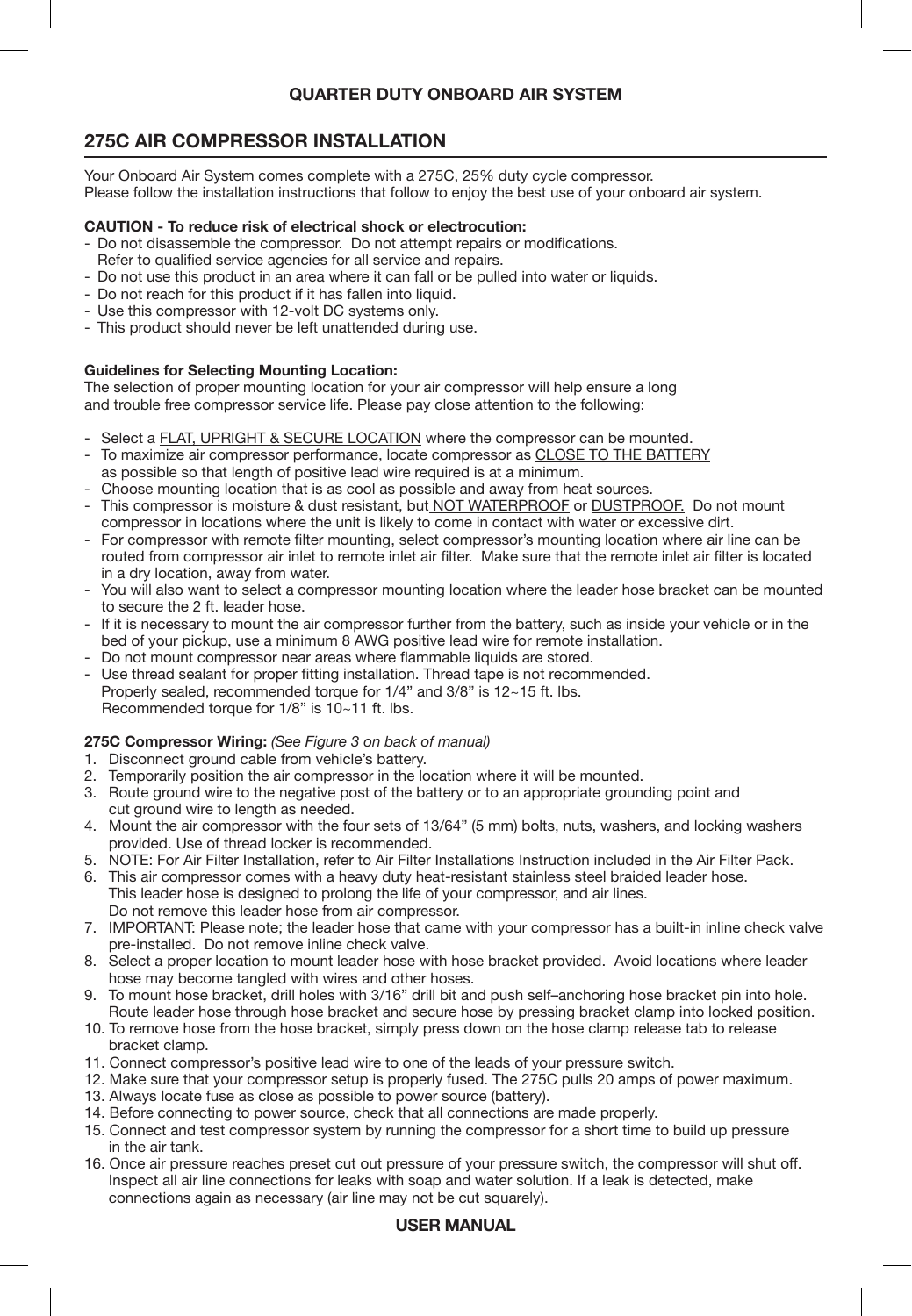## **275C OPERATING INSTRUCTIONS**

**IMPORTANT:** The 275C has a maximum working pressure of 150. Always operate the compressor at or below the MAXIMUM PRESSURE RATING of the compressor. Exceeding maximum pressure ratings and duty cycle may damage air compressor.

- 1. Your air compressor is equipped with an AUTOMATIC THERMAL OVERLOAD PROTECTOR. This feature will protect the air compressor from overheating and causing permanent damage to your air compressor. The thermal overload protector will automatically cut off power to your air compressor should the internal operating temperature of the air compressor rise above safe levels during excessive use.
- 2. Should your air compressor automatically shut off during use, turn power to the system off. The automatic thermal overload protector will automatically reset when internal temperature of the air compressor drops below safe levels. After allowing air compressor to cool off for about 30 minutes, you can safely resume use of the air compressor by turning on the system.
- 3. To prevent discharge of your battery and to provide peak performance, it is recommended that you keep the engine running while the air compressor is in use.
- 4. ONLY OPERATE THE AIR COMPRESSOR IN WELL-VENTILATED AREAS.

#### **275C Compressor Maintenance & Repairs:**

- 1. Periodically check all electrical and fitting connections. Clean and tighten as needed.
- 2. Periodically check all mounting screws. Tighten as needed.
- 3. Replace air filter element periodically. Replacement frequency depends on operating frequency and operating environment. For frequent use in dusty environment, you should replace air filter element more often.
- 4. Regularly clean dust and dirt from compressor.
- 5. Your air compressor is equipped with permanently lubricated, maintenance-free motor. Never lubricate compressor.
- 6. Repairs should be performed by Manufacturer or Manufacturer's Authorized Service Agencies only.

**CAUTION:** Never touch the air compressor or fittings connected to the air compressor with bare hands during or immediately after use. Leader hose and fittings will become very HOT during and after use.

## **275C Compressor Installation Tips:**

- 1. Always use the remote intake filter option when possible. This will extend the service life of your compressor.
- 2. If noise reduction from vibration is desired, using the remote mount option for the inlet filter can reduce
- operation noise by up to 25%.
- 3. Always mount the compressor at a point higher than the inlet port of the tank.
- This will keep moisture from being able to seep back to the tank.
- 4. When mounting the compressor, use a paint pen on the rubber isolators and cover the side to go against the chassis or mounting location. Then, simply stamp the compressor against the chassis to make an imprint of exactly where to drill the mounting holes for the compressor.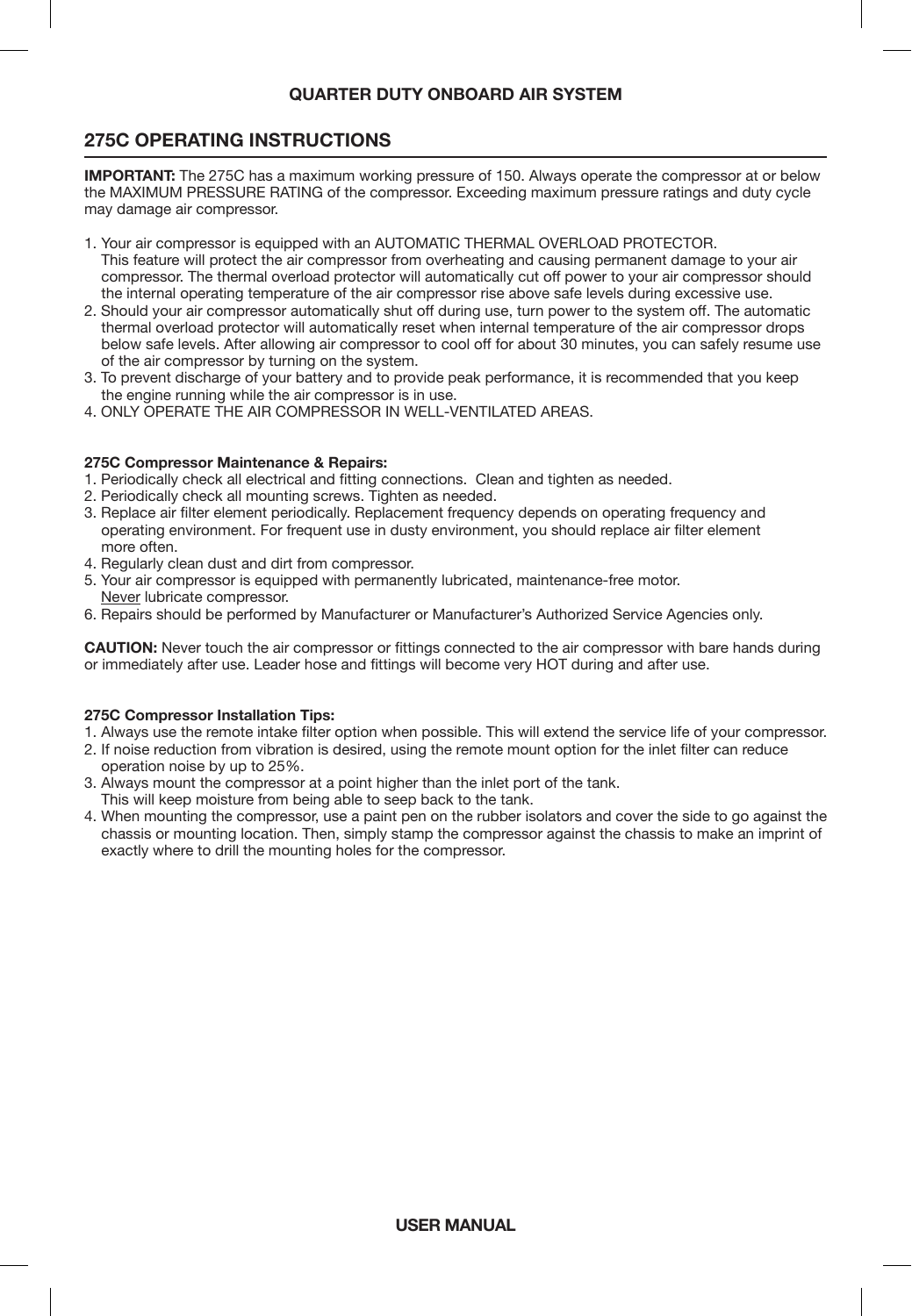## **PRESSURE SWITCH WITH RELAY INSTALLATION**

Your Onboard Air System comes complete with a pressure switch with relay that will turn on the compressor at 90 PSI, and off at 120 PSI. The pressure switch has a 1/8" NPT inlet at the bottom that will fit in one of the top ports of the tank using thread sealant. *(For Relay installation, see Relay Wiring Schematic contained in Figure 2.)*

#### **Pressure Switch with Relay Installation Tips:**

- 1. Never install your pressure switch in direct line from the inlet port coming from the compressor. Tank pressure can be misread by the pressure switch. Mount the pressure switch on the tank where it receives reading from deflected air.
- 2. Never use a pressure switch that is rated beyond your compressor's rated maximum working pressure (150 PSI).
- 3. Replace with P/N 90100 should the pressure switch need replacement.

#### **Installation Tips:**

- When cutting air line tubing, always cut as squarely as possible. Use a hose cutter or razor blade.
- When routing air line tubing, always remember to avoid sharp edges, heat sources and tight bends. (Air line must be routed at least 12 inches from exhaust systems & other heat sources.)

#### **IMPORTANT - Drilling through firewall:**

Always be sure of what is on the other side of the firewall before drilling. Take care not to damage your vehicle's electronic systems or components.

#### **Wiring an ON/OFF Switch:**

Using a relay: Run a wire to a simple two position switch that can be mounted on your dash or to your ignition switch. This switch will turn off power to the whole system by shutting off power to the pressure switch via the relay. The wire should be fused between the battery and your on/off switch.

#### **Test Your System:**

Installation is now complete. Run the compressor to build pressure in the air tank. When air pressure reaches the pressure switch cut out pressure, the compressor will shut off. Spray all air line connections with soap and water solution to check for leaks. If leaks are detected, air line may not be cut squarely or pushed all the way in. Fix connections as needed. Periodically check your system's fitting in this manner should your compressor turn on more often than normal without frequent air use.

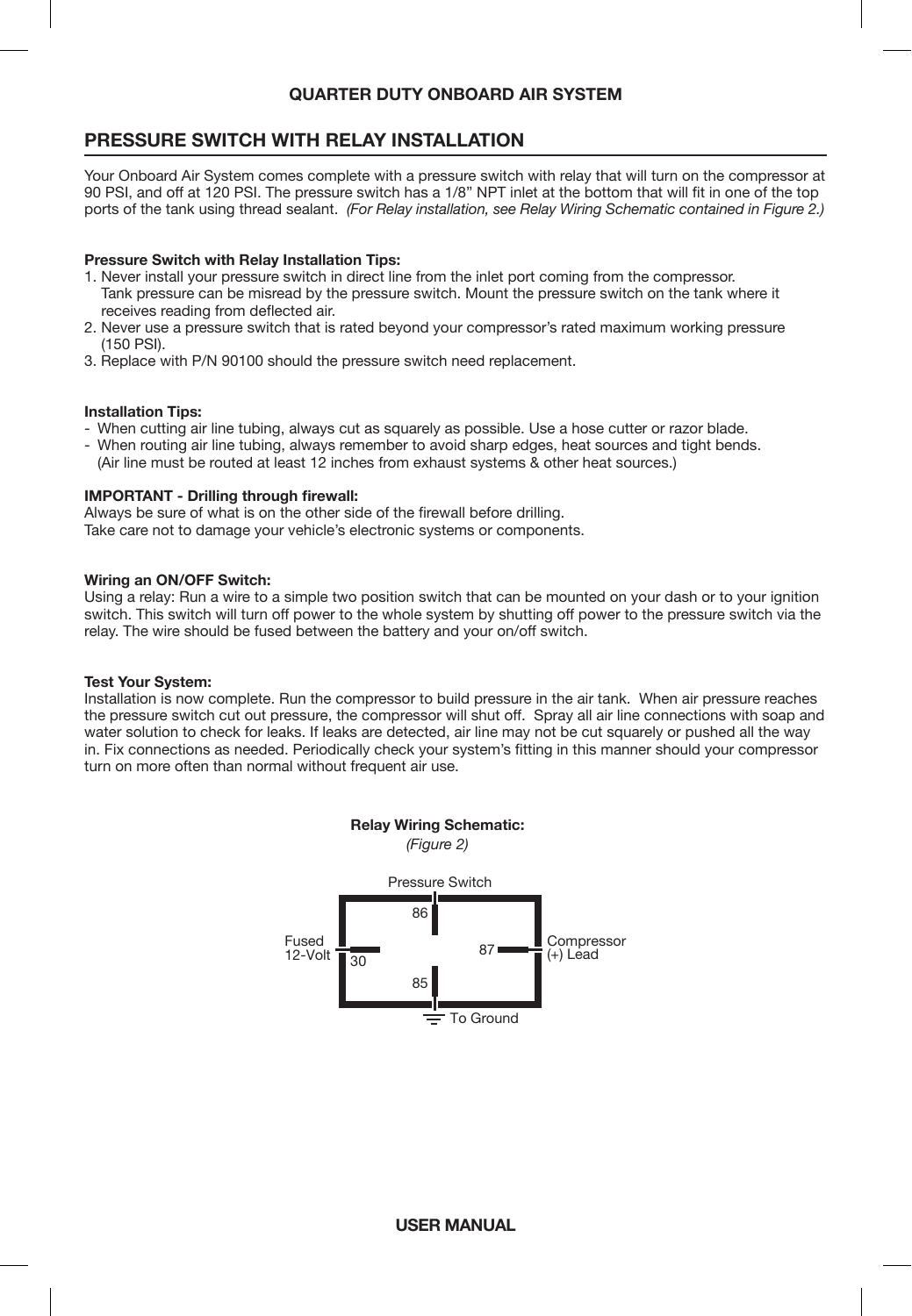I

# **TROUBLESHOOTING GUIDE:**

| <b>PROBLEM</b>                                                                | POSSIBLE CAUSE(S)                                                                                                        | <b>CORRECTIVE ACTION</b>                                                                                                                                                                                                                                                                                       |  |
|-------------------------------------------------------------------------------|--------------------------------------------------------------------------------------------------------------------------|----------------------------------------------------------------------------------------------------------------------------------------------------------------------------------------------------------------------------------------------------------------------------------------------------------------|--|
| Tank pressure drops when<br>compressor (s) shut off                           | 1. Loose drain cock<br>2. Check valve leaking<br>3. Loose connections                                                    | 1. Tighten drain cock<br>2. Replace check valve or<br>compressor(s)<br>3. Check all connections with<br>soap and water solution and<br>tighten                                                                                                                                                                 |  |
| Compressor runs continuously<br>and air flow lower than normal                | 1. Excessive air usage<br>2. Loose connections<br>3. Worn piston ring or inlet<br>valve<br>4. Clogged air filter element | 1. Decrease air usage<br>2. Check all connections with<br>soap and water solution and<br>tighten<br>3. Repair or replace compressor<br>4. Replace air filter element                                                                                                                                           |  |
| Compressor runs continuously<br>causing safety valve (if equipped)<br>to open | 1. Bad pressure switch<br>2. Defective safety valve                                                                      | 1. Replace pressure switch<br>2. Replace safety valve                                                                                                                                                                                                                                                          |  |
| Excessive moisture in discharge                                               | 1. Excessive water in air tank<br>2. High humidity                                                                       | 1. Drain tank, tilt tank to drain<br>Drain tank more frequently<br>2. Move compressor to area<br>with less humidity, or use air<br>line filter                                                                                                                                                                 |  |
| Compressor will not run                                                       | 1. No power, or power switch<br>in OFF position<br>2. Blown fuse<br>3. Motor overheats<br>4. Faulty pressure switch      | 1. Make sure compressor<br>switch is ON<br>2. Disconnect compressors<br>from power source, replace<br>fuse. (Refer to Specifications<br>section for correct fuse<br>amperage.)<br>3. Let compressors cool off for<br>about 30 Minutes to allow<br>thermal overload switch reset.<br>4. Replace pressure switch |  |
| Thermal<br>overload protector cuts out<br>repeatedly                          | 1. Lack of proper ventilation or<br>ambient temperature too high<br>2. Compressor valves failed                          | 1. Move compressor to well<br>ventilated area, or area with<br>lower ambient temperature<br>2. Repair or replace compressor                                                                                                                                                                                    |  |
| Excessive<br>knocking or rattling                                             | 1. Loose mounting bolts<br>2. Worn bearing on eccentric or<br>motor shaft<br>3. Cylinder or piston ring is worn          | 1. Tighten mounting bolts<br>2. Repair or replace<br>compressor<br>3. Repair or replace<br>compressor                                                                                                                                                                                                          |  |

#### **CAUTION: NEVER DISASSEMBLE COMPRESSOR WHILE COMPRESSOR IS PRESSURIZED.**